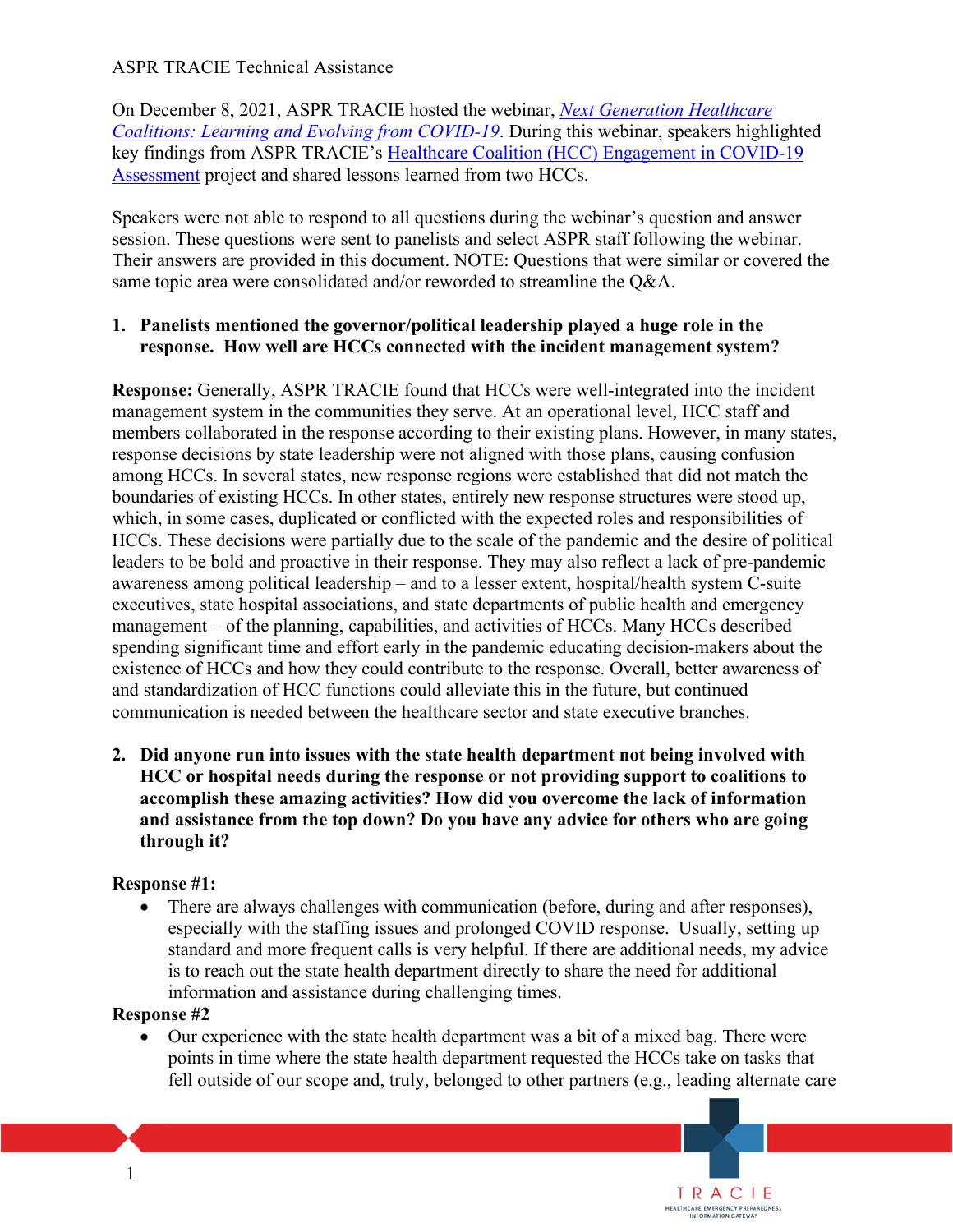site planning in place of local public health) and then there were periods where the operational updates that the HCCs were receiving from partners were not being solicited for/acknowledged by state public health. I will focus on the second scenario, as it more aligns with the specific question.

- Information sharing with the state (info being pushed down) wasn't much of a problem for our HCC. The state did a relatively good job of pushing information down to us for either our situational awareness and/or to share with partners. Because the state is a strong advocate of HCCs being operational, they were cognizant of the types of information that would benefit us and our partners.
- One thing that we did early on was to develop a very tight working relationship/briefing cadence with our state division of emergency management. They have regional field managers, so we capitalized on those relationships to build a structure where those plans coming out of EM were also being pushed down to the HCC. This has been a gap in the past (healthcare tied to state emergency management) and really paid off once state public health and division of emergency management combined to form the Unified Command Center.
- We did run into issues with getting the situational awareness/reports we were receiving from our partners up into the state and to the top decision makers/governor. The state relied very heavily on quantitative metrics and reports from hospital executives for the first part of the response. This was not a huge issue as most of the needs centered around PPE and surge planning (sans the staffing shortages). We still pushed info up, but the disconnect wasn't significant. As the healthcare concerns became much more systemic, we quickly saw a gap between what the state was listening to (hospital executives) vs. what we were hearing from clinical staff and emergency managers at the facility levels. This was problematic for a number of reasons, but the HCC took on the job of pushing for a much more comprehensive and representative view that went beyond the quantitative metrics. We were able to exemplify the types of information we were gathering and how those facility-level reports were integral to decision-making processes at the top. This is when we shifted to more of an advocacy role. We were able to schedule a weekly meeting with the state where each region reports out more of the qualitative info or "chatter" that we hear from our facilities. This is a weekly meeting that still occurs between the state and all the HCCs. Hospitals are aware of this call and report feeling much more "heard" and that their experiences, on the floor, are being considered. It's definitely not perfect but gives our partners a better voice through the HCC.
- • We are lucky that we have full support of the state in becoming operational/response during the COVID response, our state health department was supportive of how we entities. While we did have to push for a place, at the state level, during certain points approached regional operationalization within each HCC. Our state has never had operational HCCs, so this was our first opportunity to really put our Response Plans into action, and the state supported and allowed us to work this through with our partners, with their support, as needed.
- Recommend continuing those conversations with your partners and find areas where you can fill a gap at the state level. Exemplify, very clearly, how your work/relationships/operational insight can fill a need that may exist and how that information can impact decision making at that higher level. It may feel like you are on a hamster wheel, but the state needs to see the benefit, to their efforts, in engaging with healthcare partners through a single source – the HCC. We also continued to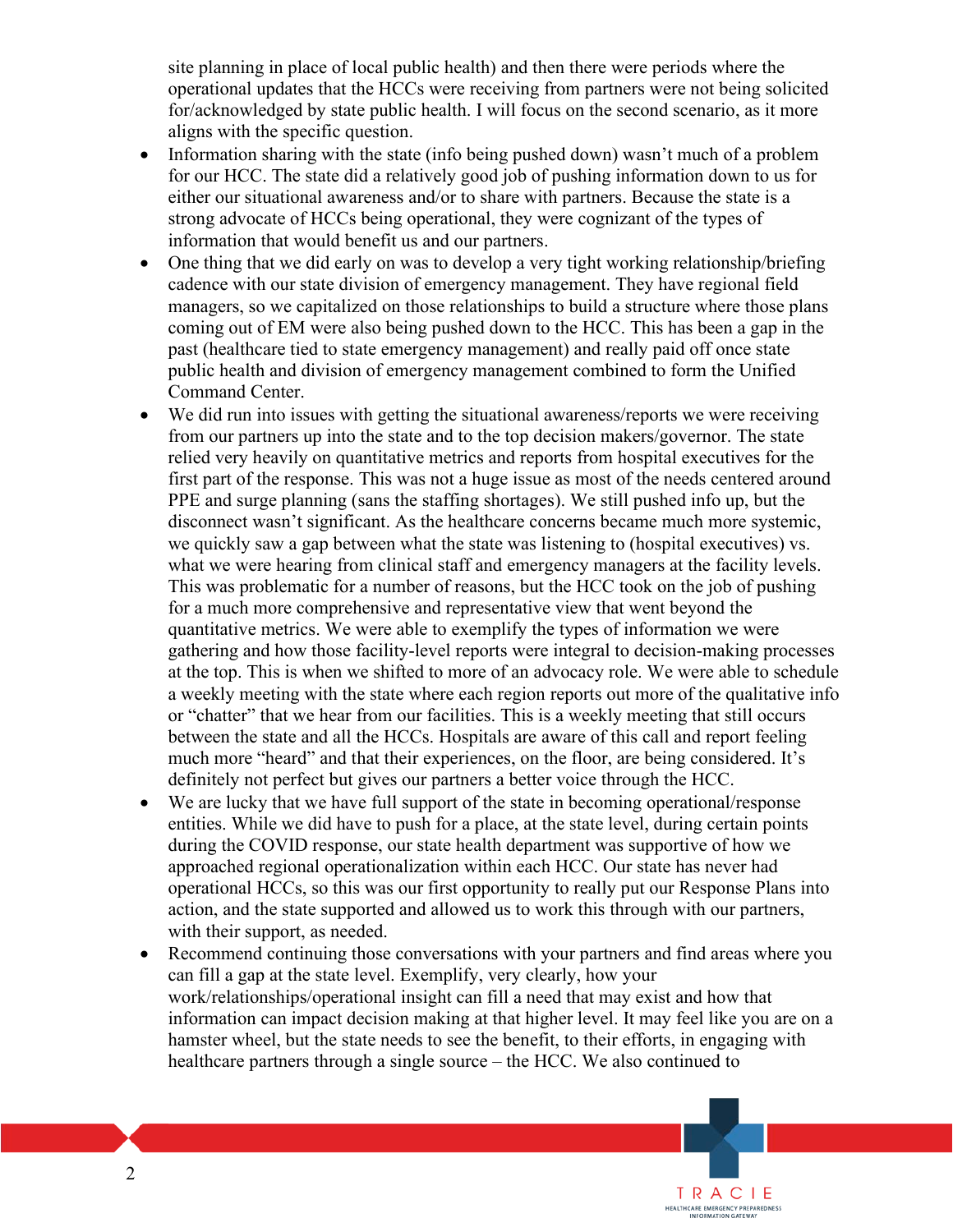communicate our close working relationship with the healthcare continuum and reinforced how we were partnering with local public health to avoid the assumption that our efforts were duplicative with ESF-8.

 • We made a point to communicate, to the state, what the cascading impacts may be if hospitals were not supported and/or if our regional briefs were not considered. Oftentimes, we were able to identify (through our partners), early trends or pre-event indicators – this included supply chain issues. This was done through a combination of the quantitative data as well as the qualitative experiences within our facility. That qualitative piece really gave context to the metrics to support higher level decision making/planning. Hopefully, your state is interested in this type of information as it can directly impact their response.

# **Response #3:**

- As initially presented, we did originally have difficulty getting our HCC to the table for state-level conversations. The lack of information of state level response/planning efforts in the beginning was an incredible challenge. We really found that work with our partners through ground truth meetings and communication with our out of region HCC coordinators were and remain some of the most helpful meetings. Essentially, we were able to discuss our regional response and plans within what state level information was received and then adapt as needed to changing guidance.
- The State has since developed dashboards, though it is unclear to what level these are being used at the individual facility level and, due to initial exclusion in activities, our HCC relies heavily on our [regional dashboard,](https://marc2.org/covidhub/) developed in collaboration with our partners. Our agency/HCC ended up relying heavily on our own in-house research/GIS folks and hiring our own data analysts who have been crucial.

# **3. How are the coalitions funded? We are fully funded through the HPP and PHEP grant and our state health department is the fiduciary for the grants but this has had some challenges. Any recommendations for better collaboration?**

## **Response #1:**

- • There are restrictions and responsibilities associated with federal funding (e.g., performance measures that are the priority as they are tied to the funding. There are also limitations imposed by the federal guidance for many things written in guidance that are cooperative agreements) and a plethora of base requirements, benchmarks, and "not allowable" (e.g., HPP cannot pay for patient care). And, of course, these requirements roll downhill from federal to state to sub-recipient.
- The State Authorizing Authority (SAA) is responsible for creating and submitting the application and they are held responsible for the final approved work plan and budget, so they have a delicate balance in identifying and funding priorities. New activities require additional submission and prior approvals all the way through the chain, so they can be submitted for, but the process is not painless and the justification and supporting documentation are important.
- This is why it is very important for HCCs to be as complete as possible in their DRAFT and FINAL HCC work plans and budgets (DRAFTs due to be submitted by January 31 to the recipient so that there is time to review and make any changes before the application submission).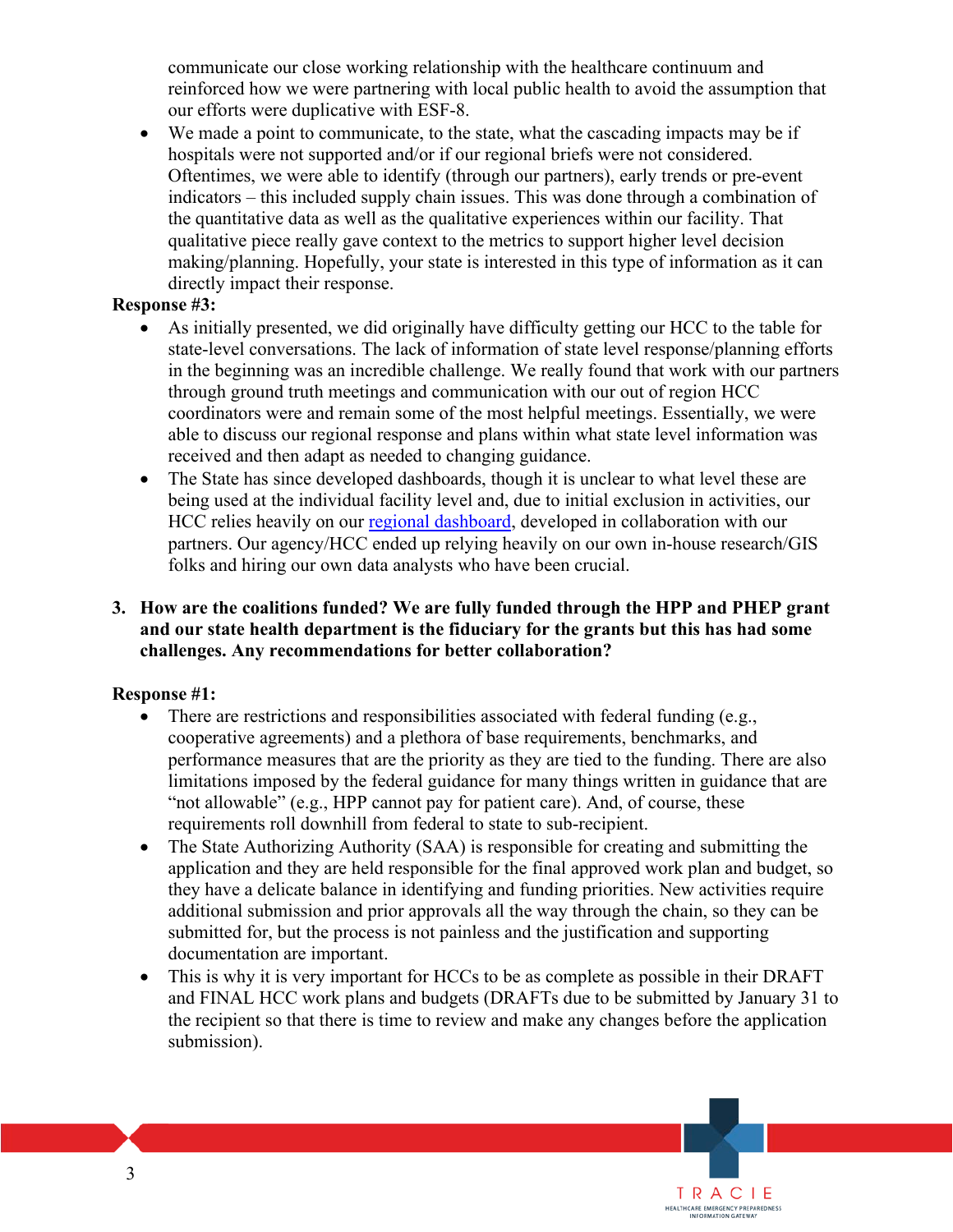• Strongly recommend anyone interested in highly beneficial activities for HPP to reach out to your SAA and discuss it early to get approvals and then include any new activities in your HCC work plan and budgets, which they can push through to the ASPR HPP Field Project Officer (FPO) for review.

## **Response #2:**

- and then execute them. This is true across our core partner types, as well as those • We are solely funded through the HPP grant. This past year we also received the COVID supplemental funds, but that was a bit of an anomaly. We are incredibly fortunate that we have strong leaders that dedicate their time to support the HCC and our regional activities. In-kind efforts are a key component to our ability to build robust regional plans ancillary partners (e.g., long-term care, behavioral health).
- • Our state health department is also the HPP and PHEP fiduciary for those grants. We HPP/region specific into our work plans and tie them to the capabilities/ objectives/ have worked with our state HCC Council to find a balance between those federally required deliverables, state-focused deliverables, and HCC-specific deliverables that all directly tie back into the four HPP capabilities. We usually have to build those activities and describe how our plan will address those and benefit the overall mission of the HCC.
- One example is work that we did on an EMS Multi-Agency Coordination Group (MAC). The need for this came out of the 2019 CST. We were able to tie the development of this MAC, and associated plans, to a number of the HPP objectives to justify the expenses out of the HPP budget. This EMS MACC made the most sense living within the HCC, but was not something that the other HCCs or that the state/federal entities required, yet we were still able to work it into our work plans/budget, working with the state. We then had specific deliverables, pertaining to the EMS MACC, in our SOW. As previously noted by the other responder, I would definitely recommend using your FPO, as needed, to support additional activities that your HCC may want to take on.

## **Response #3:**

• We have been funded through a variety of sources, including local philanthropic agencies and CARES funding.

## **4. Panelists mentioned HCCs took on tasks that they can't sustain after the pandemic. What are the challenges to sustainability?**

**Response:** Sustainment is dependent on requirements, resources, and expectations. Most HCCs have very limited staffing resources and they rely on the contributions of personnel from member entities who provide support as "other duties as assigned" on top of their day-to-day responsibilities. Like other segments of the response workforce, they are also exhausted from working an extended response with no relief.

On top of the limited staffing, many HCCs have taken on greater than expected response roles. Prior to the pandemic, some HCCs considered health care preparedness to be their primary function with only limited supporting roles in response, while other HCCs, in collaboration with the ESF-8 lead agency, integrated their operations into the overall response structure. Many HCCs also played a critical role in supporting less resourced healthcare entities. Whether it was

TRACIE EMERGENCY PREPAREDNESS